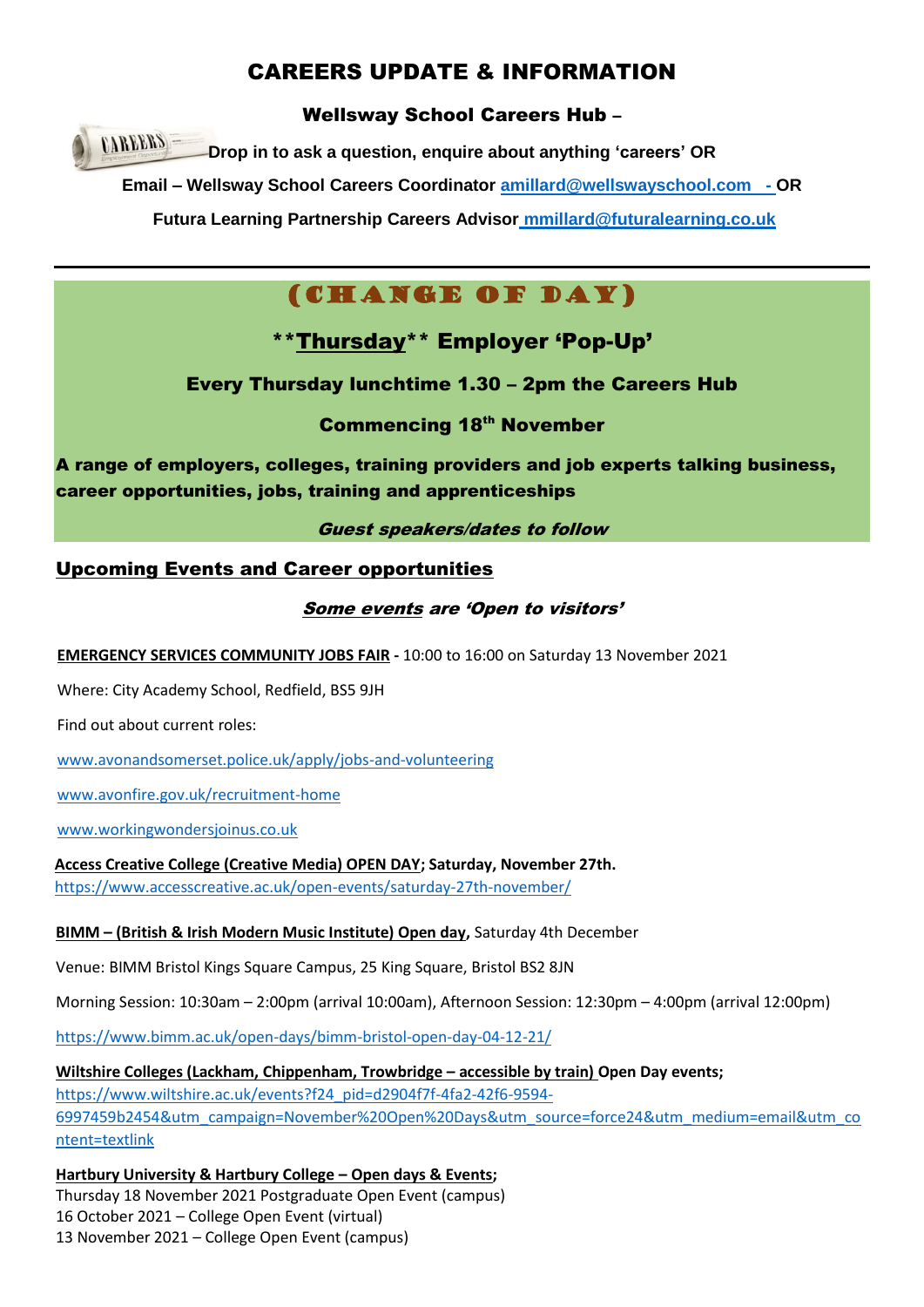#### 11 December 2021 – College Open Event

#### **BT School Insight Apprenticeship Webinar - Thursday 11th November at 4.30pm - 5.00pm**

[https://teams.microsoft.com/registration/RGAqLlVXNUmPDaieyXbqRA,EpLAadTF40q\\_aa99LIHM0g,o7HiI1IzHEOKFSL](https://teams.microsoft.com/registration/RGAqLlVXNUmPDaieyXbqRA,EpLAadTF40q_aa99LIHM0g,o7HiI1IzHEOKFSLUer_8rA,mgpWj0vppEuW3NbbfRG7VQ,A4A6XPCOyUq8YaTKX2_sRQ,IERFJtWOmEaY7COB971r3Q?mode=read&tenantId=2e2a6044-5755-4935-8f0d-a89ec976ea44&goal=0_65c6d67e71-5122c7f3cb-211872941&mc_cid=5122c7f3cb&mc_eid=9c8138946b) [Uer\\_8rA,mgpWj0vppEuW3NbbfRG7VQ,A4A6XPCOyUq8YaTKX2\\_sRQ,IERFJtWOmEaY7COB971r3Q?mode=read&tena](https://teams.microsoft.com/registration/RGAqLlVXNUmPDaieyXbqRA,EpLAadTF40q_aa99LIHM0g,o7HiI1IzHEOKFSLUer_8rA,mgpWj0vppEuW3NbbfRG7VQ,A4A6XPCOyUq8YaTKX2_sRQ,IERFJtWOmEaY7COB971r3Q?mode=read&tenantId=2e2a6044-5755-4935-8f0d-a89ec976ea44&goal=0_65c6d67e71-5122c7f3cb-211872941&mc_cid=5122c7f3cb&mc_eid=9c8138946b) [ntId=2e2a6044-5755-4935-8f0d-a89ec976ea44&goal=0\\_65c6d67e71-5122c7f3cb-](https://teams.microsoft.com/registration/RGAqLlVXNUmPDaieyXbqRA,EpLAadTF40q_aa99LIHM0g,o7HiI1IzHEOKFSLUer_8rA,mgpWj0vppEuW3NbbfRG7VQ,A4A6XPCOyUq8YaTKX2_sRQ,IERFJtWOmEaY7COB971r3Q?mode=read&tenantId=2e2a6044-5755-4935-8f0d-a89ec976ea44&goal=0_65c6d67e71-5122c7f3cb-211872941&mc_cid=5122c7f3cb&mc_eid=9c8138946b)[211872941&mc\\_cid=5122c7f3cb&mc\\_eid=9c8138946b](https://teams.microsoft.com/registration/RGAqLlVXNUmPDaieyXbqRA,EpLAadTF40q_aa99LIHM0g,o7HiI1IzHEOKFSLUer_8rA,mgpWj0vppEuW3NbbfRG7VQ,A4A6XPCOyUq8YaTKX2_sRQ,IERFJtWOmEaY7COB971r3Q?mode=read&tenantId=2e2a6044-5755-4935-8f0d-a89ec976ea44&goal=0_65c6d67e71-5122c7f3cb-211872941&mc_cid=5122c7f3cb&mc_eid=9c8138946b)

#### **Careers in the NHS – RUH Bath, Case Study of an Imaging Physicist**

[https://www.ruh.nhs.uk/careers/documents/careers\\_resources/Imaging\\_Physicist\\_case\\_study.pdf](https://www.ruh.nhs.uk/careers/documents/careers_resources/Imaging_Physicist_case_study.pdf)

**What Career Live – Virtual Careers Fair** 12th/13th Novembe[r https://www.whatcareerlive.co.uk/virtual-november-](https://www.whatcareerlive.co.uk/virtual-november-2021)[2021](https://www.whatcareerlive.co.uk/virtual-november-2021)

### Virtual Work Experience Opportunities

**SpringPod new virtual Work Experience Programme -** [https://www.springpod.com/virtual-work](https://www.springpod.com/virtual-work-experience/search?status=Open&utm_term=oct_campaign&utm_medium=email&utm_source=sendgrid&utm_content=oct_campaign_email2_teachers&utm_campaign=oct_campaign)[experience/search?status=Open&utm\\_term=oct\\_campaign&utm\\_medium=email&utm\\_source=sendgrid&utm\\_cont](https://www.springpod.com/virtual-work-experience/search?status=Open&utm_term=oct_campaign&utm_medium=email&utm_source=sendgrid&utm_content=oct_campaign_email2_teachers&utm_campaign=oct_campaign) [ent=oct\\_campaign\\_email2\\_teachers&utm\\_campaign=oct\\_campaign](https://www.springpod.com/virtual-work-experience/search?status=Open&utm_term=oct_campaign&utm_medium=email&utm_source=sendgrid&utm_content=oct_campaign_email2_teachers&utm_campaign=oct_campaign)

**Lloyds Bank** – **'World of Work'** careers include technical from software development, engineering, cyber security, data analytics, product design, finance, audit, retail and commercial banking. <https://explorelbg.co.uk/workexp>

**Royal Navy Engineers Virtual Experience -** [https://www.eventbrite.co.uk/e/royal-navy-engineers-virtual-experience](https://www.eventbrite.co.uk/e/royal-navy-engineers-virtual-experience-tickets-161198662539?aff=RFP3)[tickets-161198662539?aff=RFP3](https://www.eventbrite.co.uk/e/royal-navy-engineers-virtual-experience-tickets-161198662539?aff=RFP3)

**Virtual Work Experience (Skills 4 Schools) – New projects -** <https://www.s4snextgen.org/schools/>register your details and interest on the website, they will contact school to organise your virtual placement.

#### **Future Learn – new online updated courses**

[https://www.futurelearn.com/courses?utm\\_source=Iterable&utm\\_medium=email&utm\\_campaign=fl\\_bau&utm\\_ter](https://www.futurelearn.com/courses?utm_source=Iterable&utm_medium=email&utm_campaign=fl_bau&utm_term=210704_BOW___UK) [m=210704\\_BOW\\_\\_\\_UK](https://www.futurelearn.com/courses?utm_source=Iterable&utm_medium=email&utm_campaign=fl_bau&utm_term=210704_BOW___UK)

### HE Specific

#### **BT School Insight Apprenticeship Webinar - Thursday 11th November at 4.30pm - 5.00pm**

[https://teams.microsoft.com/registration/RGAqLlVXNUmPDaieyXbqRA,EpLAadTF40q\\_aa99LIHM0g,o7HiI1IzHEOKFSL](https://teams.microsoft.com/registration/RGAqLlVXNUmPDaieyXbqRA,EpLAadTF40q_aa99LIHM0g,o7HiI1IzHEOKFSLUer_8rA,mgpWj0vppEuW3NbbfRG7VQ,A4A6XPCOyUq8YaTKX2_sRQ,IERFJtWOmEaY7COB971r3Q?mode=read&tenantId=2e2a6044-5755-4935-8f0d-a89ec976ea44&goal=0_65c6d67e71-5122c7f3cb-211872941&mc_cid=5122c7f3cb&mc_eid=9c8138946b) [Uer\\_8rA,mgpWj0vppEuW3NbbfRG7VQ,A4A6XPCOyUq8YaTKX2\\_sRQ,IERFJtWOmEaY7COB971r3Q?mode=read&tena](https://teams.microsoft.com/registration/RGAqLlVXNUmPDaieyXbqRA,EpLAadTF40q_aa99LIHM0g,o7HiI1IzHEOKFSLUer_8rA,mgpWj0vppEuW3NbbfRG7VQ,A4A6XPCOyUq8YaTKX2_sRQ,IERFJtWOmEaY7COB971r3Q?mode=read&tenantId=2e2a6044-5755-4935-8f0d-a89ec976ea44&goal=0_65c6d67e71-5122c7f3cb-211872941&mc_cid=5122c7f3cb&mc_eid=9c8138946b) [ntId=2e2a6044-5755-4935-8f0d-a89ec976ea44&goal=0\\_65c6d67e71-5122c7f3cb-](https://teams.microsoft.com/registration/RGAqLlVXNUmPDaieyXbqRA,EpLAadTF40q_aa99LIHM0g,o7HiI1IzHEOKFSLUer_8rA,mgpWj0vppEuW3NbbfRG7VQ,A4A6XPCOyUq8YaTKX2_sRQ,IERFJtWOmEaY7COB971r3Q?mode=read&tenantId=2e2a6044-5755-4935-8f0d-a89ec976ea44&goal=0_65c6d67e71-5122c7f3cb-211872941&mc_cid=5122c7f3cb&mc_eid=9c8138946b)[211872941&mc\\_cid=5122c7f3cb&mc\\_eid=9c8138946b](https://teams.microsoft.com/registration/RGAqLlVXNUmPDaieyXbqRA,EpLAadTF40q_aa99LIHM0g,o7HiI1IzHEOKFSLUer_8rA,mgpWj0vppEuW3NbbfRG7VQ,A4A6XPCOyUq8YaTKX2_sRQ,IERFJtWOmEaY7COB971r3Q?mode=read&tenantId=2e2a6044-5755-4935-8f0d-a89ec976ea44&goal=0_65c6d67e71-5122c7f3cb-211872941&mc_cid=5122c7f3cb&mc_eid=9c8138946b)

#### **University of Exeter Upcoming Events & Activities**

| Event      | <b>Interview Skills Preparation Workshops</b>                                                                                                                                                                                                                                                                                                                                                                                                                                                                                                                                                            |
|------------|----------------------------------------------------------------------------------------------------------------------------------------------------------------------------------------------------------------------------------------------------------------------------------------------------------------------------------------------------------------------------------------------------------------------------------------------------------------------------------------------------------------------------------------------------------------------------------------------------------|
| Date       | 8th - 12th November 2021                                                                                                                                                                                                                                                                                                                                                                                                                                                                                                                                                                                 |
| Year Group | Year 13                                                                                                                                                                                                                                                                                                                                                                                                                                                                                                                                                                                                  |
| Detail     | Open to Year 13 students who are expecting university or job interviews, these<br>workshops will focus on developing key skills for success, as well as enlightening<br>participants on the purpose of interviews and their role in application processes.<br>Optional two-hour workshop on our Streatham campus available at the end of the<br>week, to test knowledge and skills and hear more from our experienced Student<br>Ambassadors in person. This in person session is not a summary of virtual activity<br>but designed to allow participants to supplement this with additional activities. |
| Location   | Virtual delivery plus optional on-campus session (Streatham)                                                                                                                                                                                                                                                                                                                                                                                                                                                                                                                                             |
| Sign Up    | To find out more or book a place, email Caspian at subjectoutreach@exeter.ac.uk                                                                                                                                                                                                                                                                                                                                                                                                                                                                                                                          |